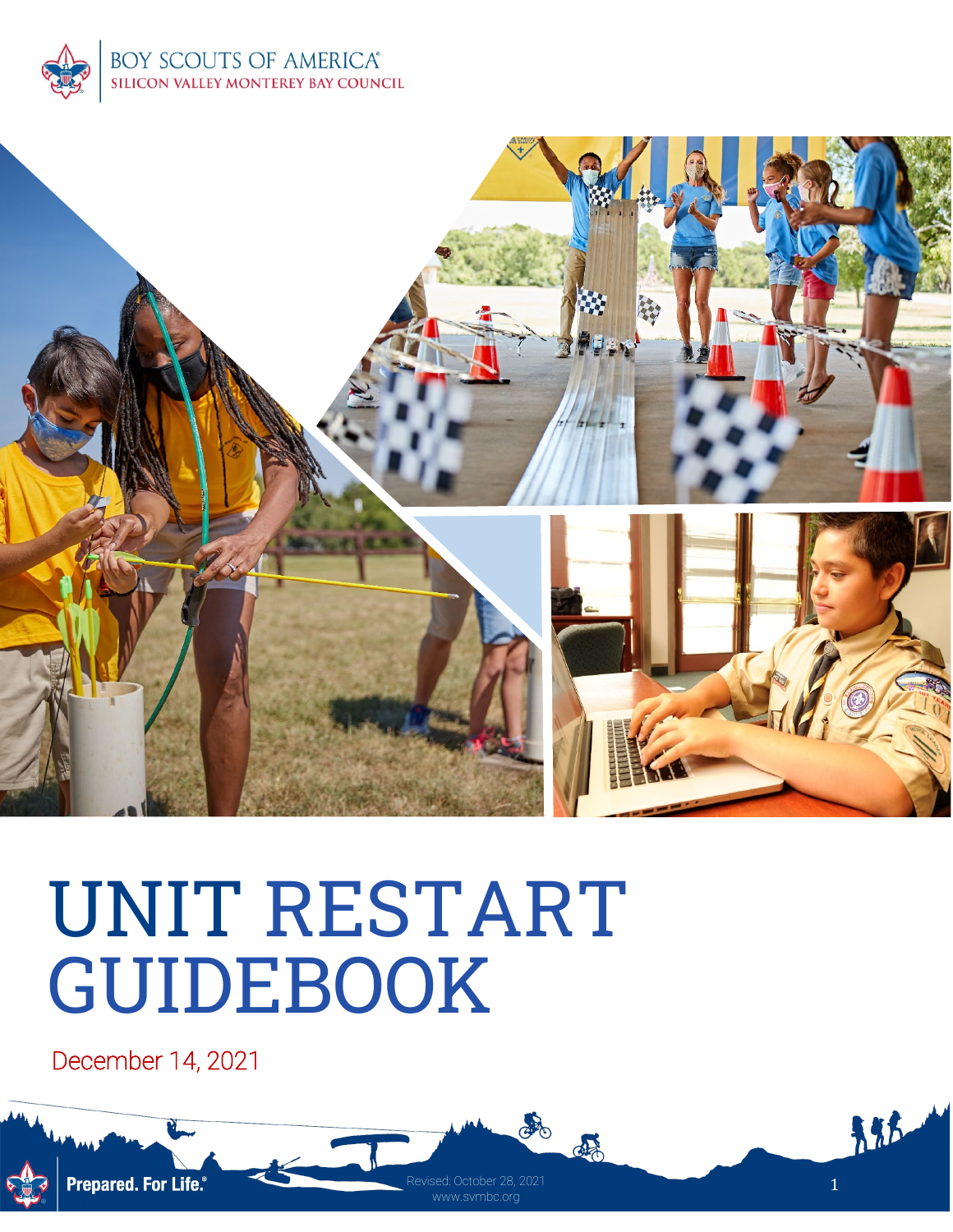

# **Table of Contents**

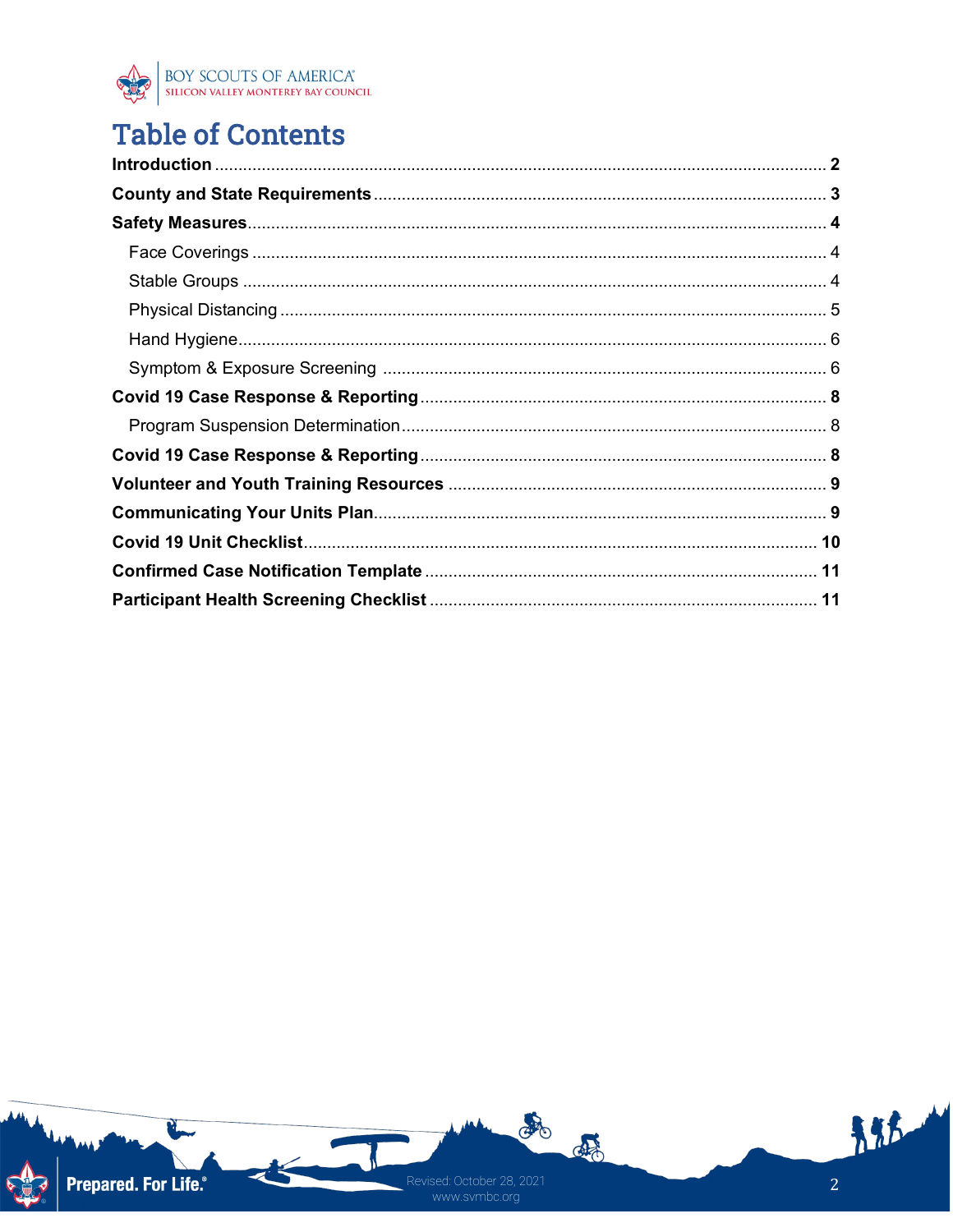

## **Introduction**

Before engaging in or planning any Scouting activity with your unit during this global pandemic, it is important that you take the necessary precautions required of you by all government health authorities.

Please note that the guidance from local county and state health departments is prone to change and may vary from county to county. Units should review and actively monitor local and state guidance and adhere to all suggested and required measures to prevent the spread of SARS-CoV-2.

This guidebook will direct your unit to the appropriate guidance and provide examples of ways units could meet the guidance. As each unit and situation is different, unit leaders will need to use their judgement to interpret the mitigation measures that are most appropriate for their unit.

The following are the key steps units should take to build their plan for meeting in-person:

- $\Box$  Review and determine applicable quidance.
- $\square$  Create a written list of policies and procedures that align with CDPH guidance.
- $\Box$  Communicate plan with unit leadership and families.
- □ Reassess on an ongoing basis for gaps or necessary adjustments to your unit plan.

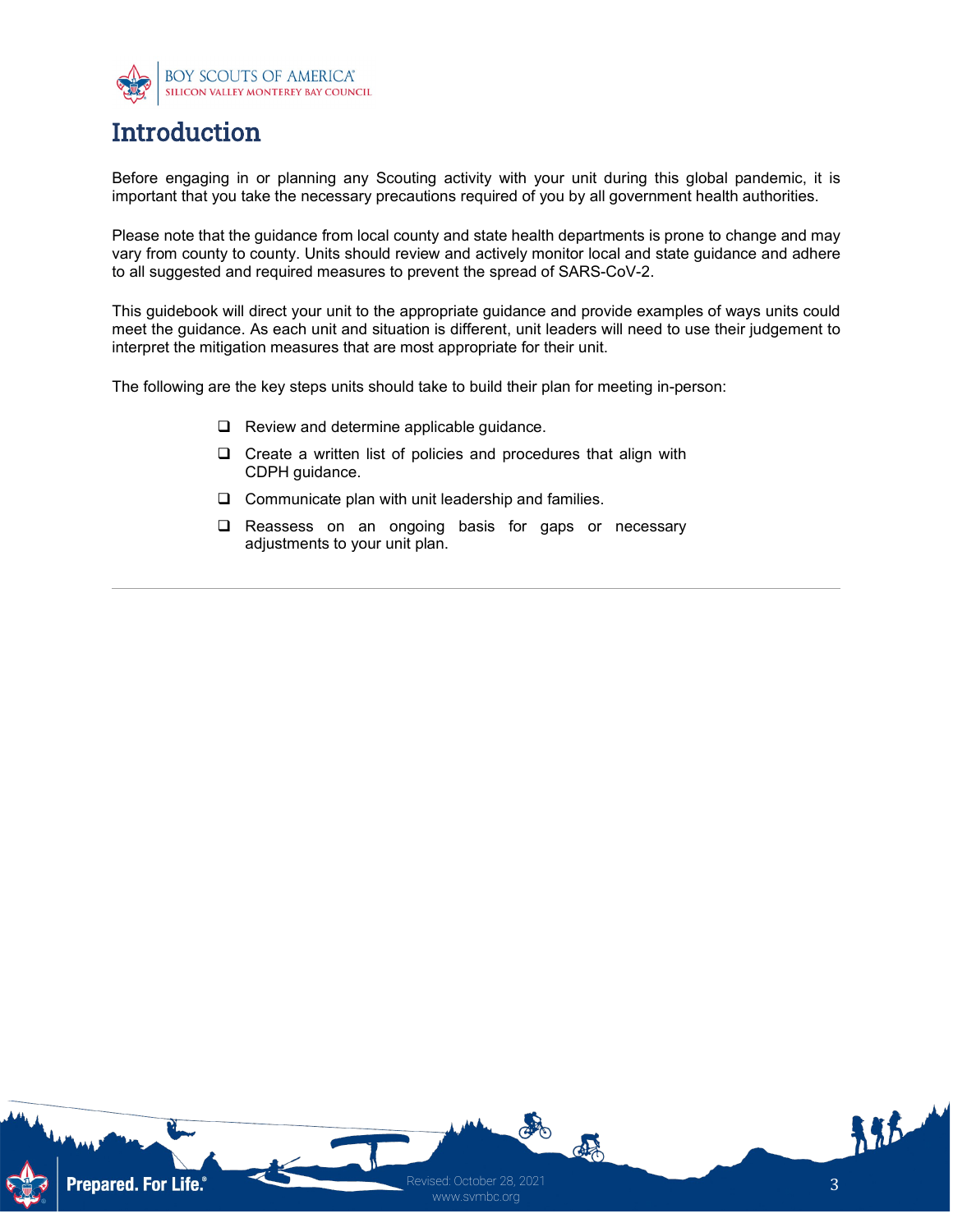

# County and State Guidance Requirements

Below are links to various county and state requirements and resources. Specific counties with additional guidance are listed below. Where not specifically listed under county guidelines, units should default to the state guidelines.

These resources should be reviewed in detail by unit leadership and implemented before any unit activities may begin. If deemed to be in the best interest of their Scouts and unit, units may choose to implement stricter guidance than what is required.

#### **Universal Indoor Masking**

As of December 15<sup>th</sup>, the [CDPH Guidance For Face Covering](https://www.cdph.ca.gov/Programs/CID/DCDC/Pages/COVID-19/guidance-for-face-coverings.aspx) was updated to add requirement for universal masking indoors statewide December 15, 2021, through January 15, 2022. To ensure that we collectively protect the health and well-being of all Californians; keep schools open for in-person instruction; and allow California's economy to remain open and thrive, the California Department of Public Health (CDPH) **is requiring masks to be worn in all indoor public settings, irrespective of vaccine status, for the next four weeks (December 15, 2021 through January 15, 2022).**

#### **California | Day Camp and Other Supervised Youth Activities**

Day camps and other supervised youth activities such as council events for youth or any scout activity held at a school must follow these specific portions of the current K-12 schools guidance:

- Follow the [guidance for K-12 schools](https://www.cdph.ca.gov/Programs/CID/DCDC/Pages/COVID-19/K-12-Guidance-2021-22-School-Year.aspx) for the 2021-2022 school year.
- Post the [checklist for day camps and other supervised youth activities](https://gcc02.safelinks.protection.outlook.com/?url=https%3A%2F%2Ffiles.covid19.ca.gov%2Fpdf%2Fchecklist-daycamps--en.pdf&data=04%7C01%7CNaomi.Bardach%40chhs.ca.gov%7Ce7ca7ef6c2d44e6a6ef908d92d0ef391%7C265c2dcd2a6e43aab2e826421a8c8526%7C0%7C0%7C637590365885606426%7CUnknown%7CTWFpbGZsb3d8eyJWIjoiMC4wLjAwMDAiLCJQIjoiV2luMzIiLCJBTiI6Ik1haWwiLCJXVCI6Mn0%3D%7C1000&sdata=DG0%2BAK6daXW8b1ltCMpNrnF97W0cCl7jzc8Pdr35wuk%3D&reserved=0) in the facility

#### **Santa Clara County** (Required by units located in Santa Clara County)

Units who have not yet completed two rounds of ascertainment of vaccination status of their leaders and volunteers must do so, and all units maintain their records of compliance for the duration of the Cal/OSHA regulations.

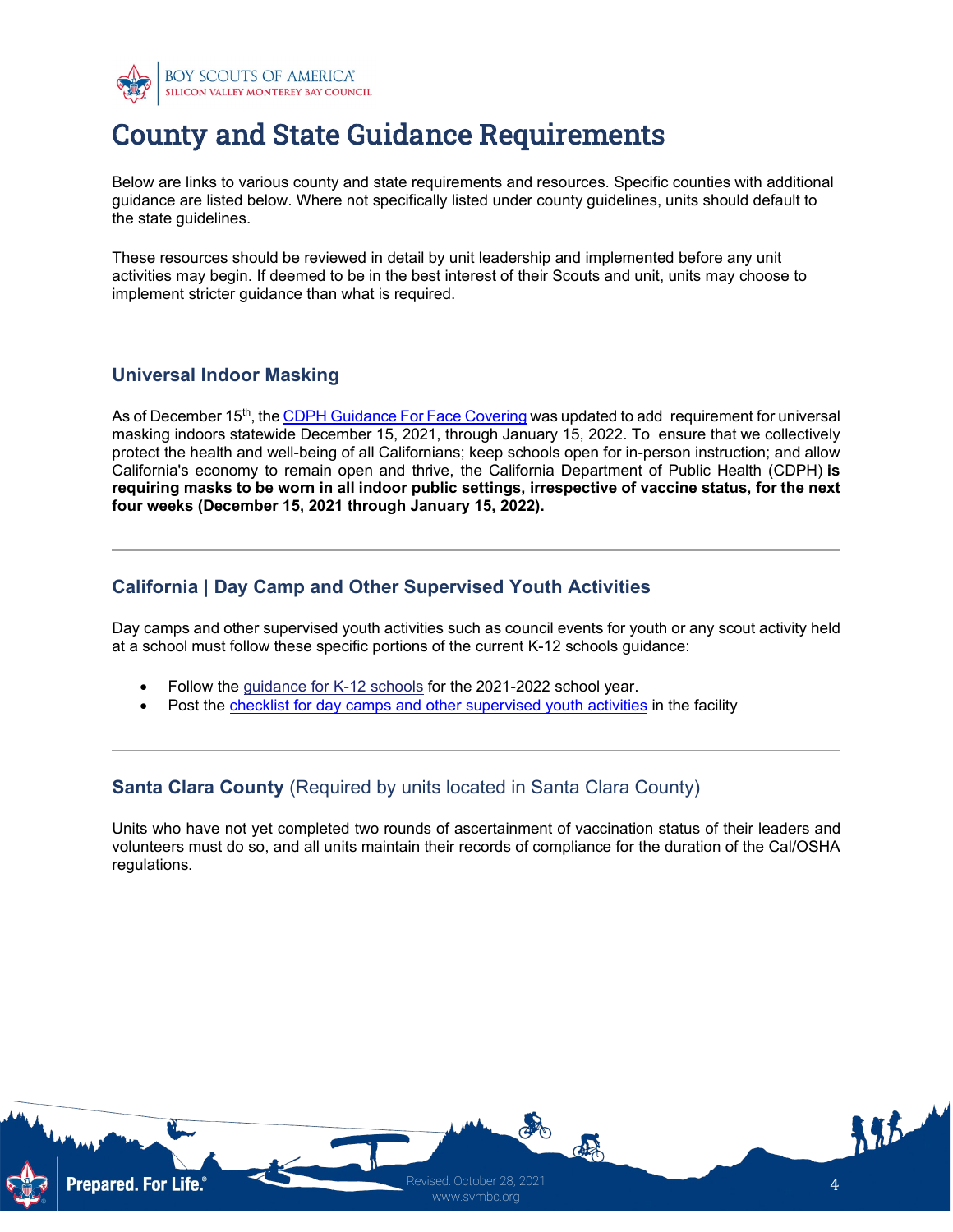

# Safety Measures

In this section you will find information on providing safety measures for your Scouts. If deemed to be in the best interest of their Scouts and unit, units may choose to implement stricter guidance than what is required.

## **Face Coverings**

Units must follow the [Guidance for the use of Face Coverings.](https://www.cdph.ca.gov/Programs/CID/DCDC/Pages/COVID-19/guidance-for-face-coverings.aspx) Some of the important points to note in the guidance are:

- Masks are required indoors for unvaccinated individuals.
- Masks are required indoors for all individuals (youth and adults) regardless of vaccination status when in the presence of youth.
- No person can be prevented from wearing a mask as a condition of participation in an activity.
- Units are allowed to require masks from all participants at unit meetings and activities.
- Those with a medical exemption for wearing a mask must wear a face shield with drape.

Units should also share and teach the following:

- Information on [proper use, removal, and washing of cloth face coverings](https://www.cdc.gov/coronavirus/2019-ncov/prevent-getting-sick/diy-cloth-face-coverings.html)
- Reminded to not touch face and to wash hands frequently.
- Have extra facemasks available for those who may need one.

### **Stable Groups**

A stable group is a group with fixed membership that stays together without mixing with any other groups for any activities. There is no stated minimum or maximum for a stable group, but in the event of a possible exposure, stable groups help to limit spread and helps with conducting contact tracing and are recommended.

Examples of a stable group could include:

**Dens** 

**Packs** 

• Patrols

**Troops** 

Some of the important points to note in the guidance are:

- When creating stable groups, units should think outside of just Scouting meetings and try to create groups that keep families who carpool or socialize together in the same groups.
- Whenever possible, unit should assign and keep adult volunteers with their stable group.
- When possible, limit visitors or extraneous individuals from unit activities.

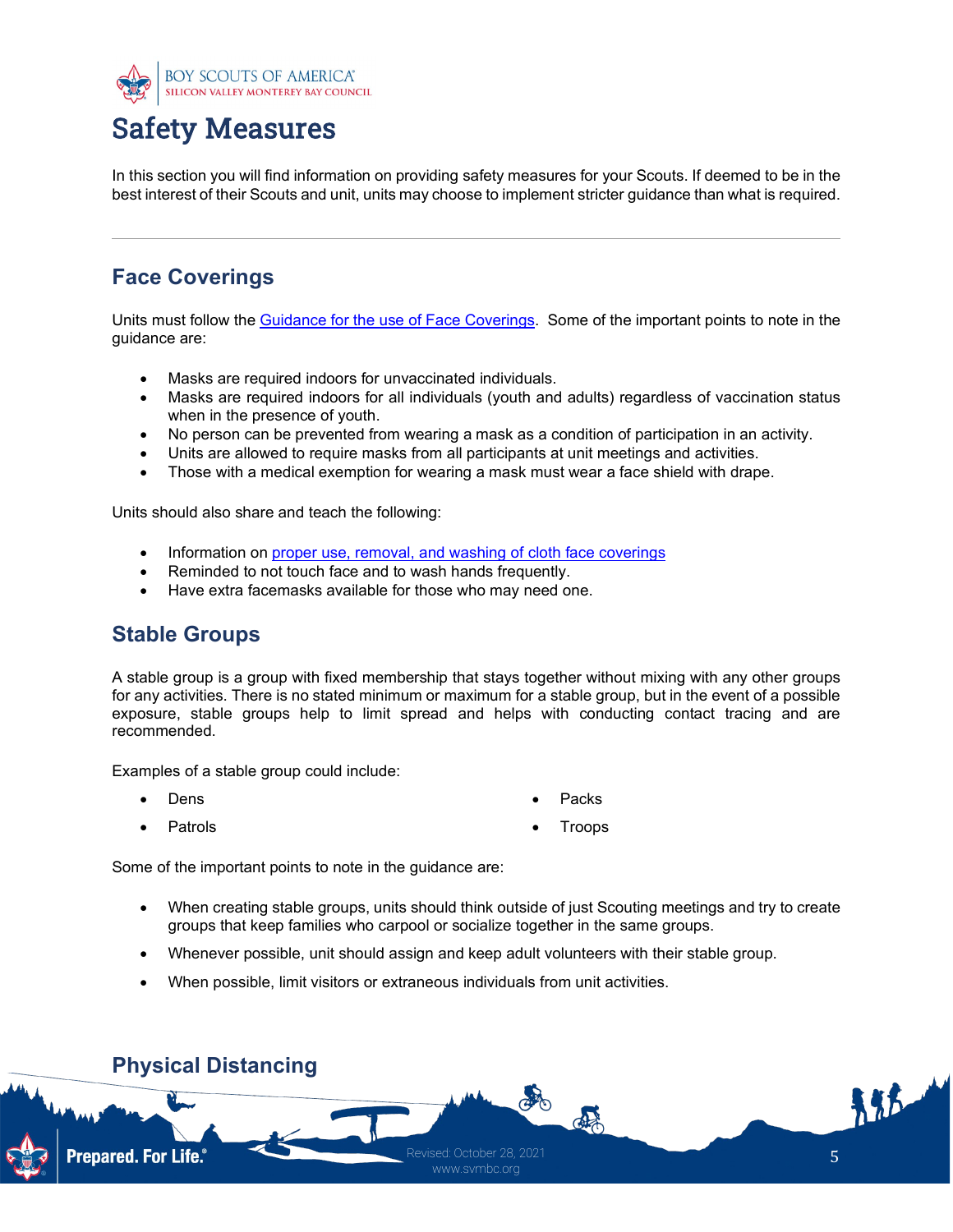

Recent evidence indicates that in-person meetings can occur safely without minimum physical distancing requirements when other mitigation strategies (e.g., masking) are implemented. Units are still recommended to maintain physical distancing between Scouts and between Adult Volunteers and Scouts. Included are some of the items units could consider to help maintain physical distancing:

#### **Transportation, Arrival & Departure**

- Maximize space between individuals during transportation. Keep windows open to increase ventilation in the vehicle.
- Stagger arrival and drop off-times and locations as consistently as practicable to minimize scheduling challenges for families.
- Designate routes for entry and exit, using as many entrances as feasible. Put in place other protocols to limit direct contact between people as much as practicable.

#### **Adequate Ventilation**

Units should ensure adequate ventilation for all meetings and activities. Some ways units can improve ventilation include:

- Meeting outdoors whenever possible.
- Refraining from using classrooms or other spaces with no ventilation.
- Opening windows in vehicles
- Refraining from using devices that recirculate air in unventilated spaces (air conditioners or fans blowing into the space or overhead fans creating air currents across occupants)
- For indoor spaces, ventilation should be optimized, which can be done by following [CDPH](https://www.cdph.ca.gov/Programs/CCDPHP/DEODC/EHLB/IAQ/Pages/Airborne-Diseases.aspx)  [Guidance on Ventilation of Indoor Environments and Ventilation and Filtration to Reduce Long-](https://www.cdph.ca.gov/Programs/CCDPHP/DEODC/EHLB/IAQ/Pages/Airborne-Diseases.aspx)[Range Airborne Transmission of COVID-19 and Other Respiratory Infections](https://www.cdph.ca.gov/Programs/CCDPHP/DEODC/EHLB/IAQ/Pages/Airborne-Diseases.aspx)

## **Hand Hygiene**

Teach and reinforce [washing hands,](https://www.cdc.gov/handwashing/index.html) avoiding [contact with one's eyes,](https://www.cdc.gov/coronavirus/2019-ncov/prevent-getting-sick/prevention-H.pdf) [nose, and mouth,](https://www.cdc.gov/coronavirus/2019-ncov/prevent-getting-sick/prevention-H.pdf) and [covering](https://www.cdc.gov/healthywater/hygiene/etiquette/coughing_sneezing.html)  [coughs and sneezes](https://www.cdc.gov/healthywater/hygiene/etiquette/coughing_sneezing.html) among Scouts and volunteers.

- Teach Scouts and remind volunteers to use tissue to wipe their nose and to cough/sneeze into a tissue or their elbow.
- Scouts and volunteers should wash their hands frequently throughout the day, including before and after eating; after coughing or sneezing; after classes where they handle shared items, such as outside recreation, art, or shop; and before and after using the restroom.
- Scouts and volunteers should wash their hands for the time it takes to slowly recite the Scout Law twice with soap, rubbing thoroughly after application. Soap products marketed as "antimicrobial" are not necessary or recommended.
- Volunteers should model and practice good handwashing practices.
- Scouts and volunteers should use fragrance-free hand sanitizer when handwashing is not practicable. Sanitizer must be rubbed into hands until completely dry. Note: frequent handwashing is more effective than the use of hand sanitizers.
- Scouts and Volunteers must wear gloves when handling food and units should consider gloves for high touch activities.



Revised: October 28, 2021 www.svmbc.org

 $M_{\rm h}$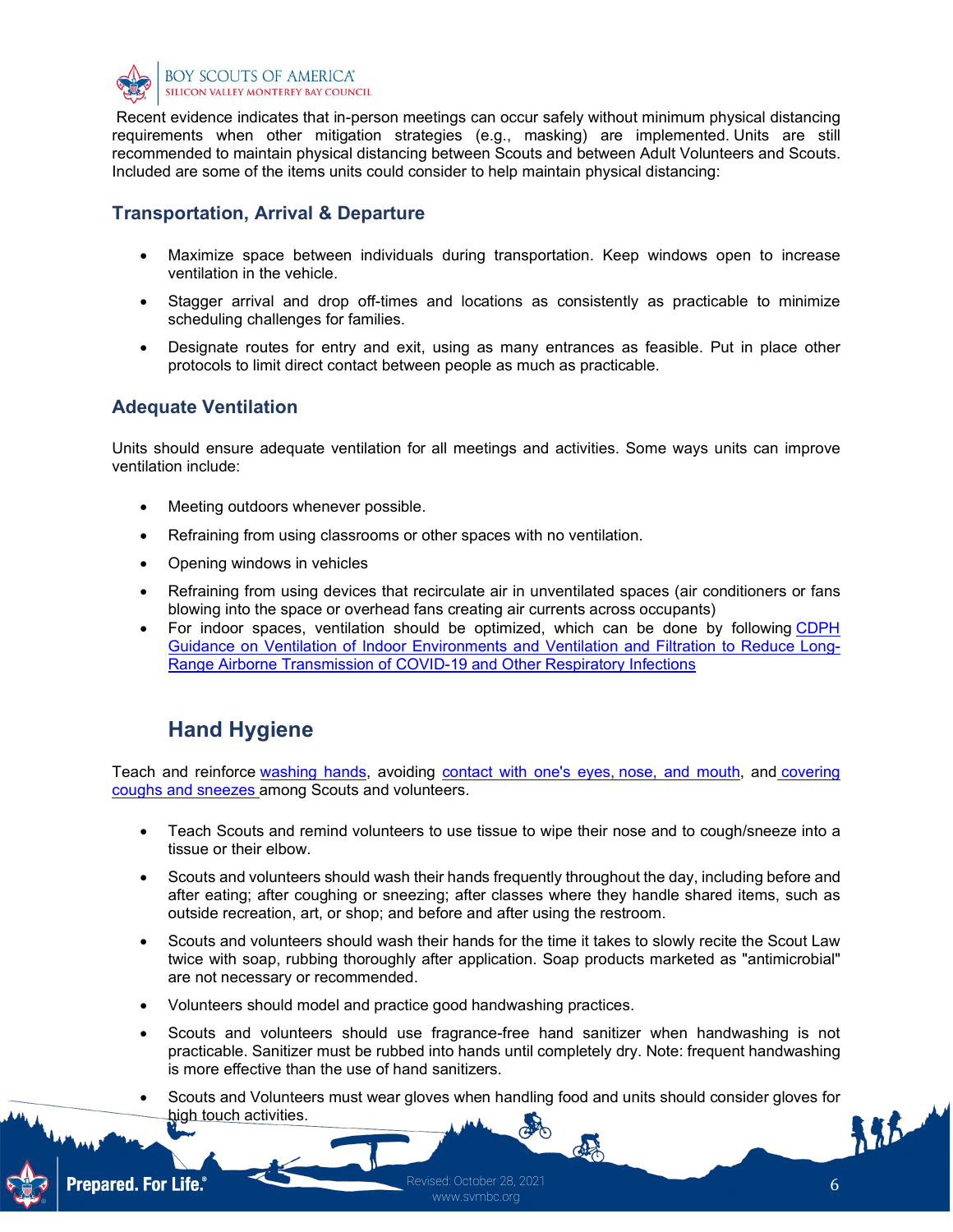

- Consider portable handwashing stations to minimize movement and congregating in bathrooms to the extent practicable.
- Develop routines enabling Scouts and volunteers to regularly wash their hands at staggered intervals.
- Ensure adequate supplies to support healthy hygiene behaviors, including soap, tissues, no-touch trashcans, face coverings, and hand sanitizers with at least 60 percent ethyl alcohol for volunteers and youth who can safely use hand sanitizer.

#### **Hand Sanitizer**

- Isopropyl alcohol-based hand sanitizers are more toxic when ingested or absorbed into skin.
- Do not use hand sanitizers that may contain methanol which can be hazardous when ingested or absorbed.
- Children under age 9 should only use hand sanitizer under adult supervision. Call Poison Control if consumed: 1-800-222-1222.

## **Symptom and Exposure Screening**

Daily screening for COVID-19 symptoms and for exposure to someone with COVID-19 prior to leaving for a Scouting meeting can prevent some people with COVID-19 from participating while infectious, thus preventing transmission. Screening does not prevent asymptomatic cases from spreading SARS-CoV2, the virus that causes COVID-19.

CDPH recommends that:

- 1. Parents be provided with the list of [COVID-19 symptoms](https://www.cdc.gov/coronavirus/2019-ncov/community/schools-childcare/symptom-screening.html#strategy) and instructed to keep their child at home if the child is feeling ill or has symptoms of COVID-19, even if symptoms are very mild, and to get their ill child tested for SARS-CoV2.
- 2. Volunteers should be provided with the list of COVID-19 symptoms and be instructed to call in sick and stay home if having symptoms of COVID-19 and to get tested for SARS-CoV2.

Note: If a Scout or volunteer has chronic allergic or asthmatic symptoms (e.g., cough or runny nose), then a change in their symptoms from baseline would be considered a positive symptom.

#### **Implementation of Home Symptom and Exposure Screening**

- Units can distribute the symptom screening chart in this guide for families to use at home to screen for symptoms prior to a Scouting meeting or activity.
- Unit leaders can choose to verify with attendees that they have reviewed the form and confirm they are not experiencing any of the symptoms of Covid-19 before they are allowed to participate in the meeting.

#### **Symptoms at a Scouting Meeting or Outing**

- Identify an isolation room or area to separate anyone who exhibits 1 or more symptoms of COVID-19 while present.
- Volunteers and Scouts should self-monitor throughout the day for signs of illness; Volunteers should observe students for signs or symptoms of illness to support students who are less able to self-monitor or less likely to self- report.





www.svmbc.org

 $M_{L}$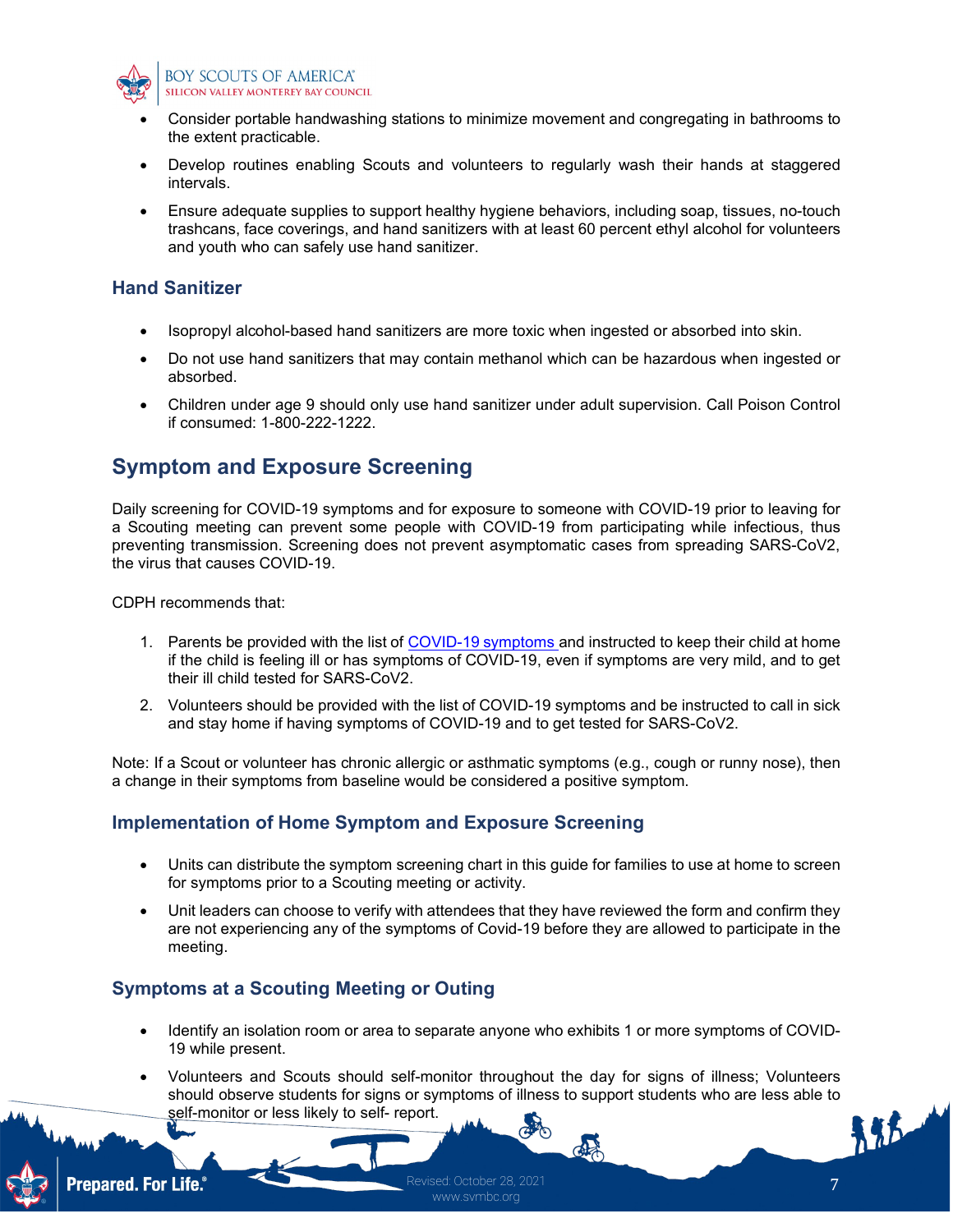

#### BOY SCOUTS OF AMERICA® SILICON VALLEY MONTEREY BAY COUNCIL

- Any volunteers and Scouts exhibiting 1 or more symptoms should be required to wait in the previously identified isolation area until they can be transported home or to a healthcare facility, as soon as practicable.
- If a Scout is exhibiting 1 or more symptoms of COVID-19, volunteers should communicate with the parent/caregiver and refer to the Scout's Annual Health and Medical Record.
- There is no need to exclude asymptomatic contacts (Scouts or Volunteers) of the symptomatic individual from school until test results for the symptomatic individual are known.

#### **Return to Scouting after Exclusion for Symptoms at Home or at a Meeting or Outing:**

- Testing of symptomatic Scouts and volunteers can be conducted through local health care delivery systems or other testing resources, as fits the context of the local health jurisdiction.
- Advise volunteers and Scouts with symptoms of COVID-19 infection not to return for in-person meetings until they have met [CDPH criteria](https://www.cdph.ca.gov/Programs/CID/DCDC/Pages/COVID-19/Guidance-on-Returning-to-Work-or-School-Following-COVID-19-Diagnosis.aspx) to discontinue home isolation for those with symptoms:
	- 1. At least 24 hours have passed since resolution of fever without the use of fever-reducing medications; and
	- 2. Other symptoms have improved; and
	- 3. They have a negative test for SARS-CoV-2, OR a healthcare provider has provided documentation that the symptoms are typical of their underlying chronic condition (e.g., allergies or asthma) OR a healthcare provider has confirmed an alternative named diagnosis (e.g., Streptococcal pharyngitis, Coxsackie virus), OR at least 10 days have passed since symptom onset.

## Covid-19 Case Response & Reporting

Listed below are the actions to take if there is a confirmed case of Covid-19 reported to the unit.

- 1. Within 24 hours, notify your local health department and the council.
	- o Santa Clara County [Case Reporting Portal](https://covid19.sccgov.org/school-guidance#reportcase)
	- o Santa Cruz County (831) 454-4242
	- $\circ$  Monterey County (831) 769-8700
	- o San Benito County (831) 636-4113

You will need the following information for your report:

- $\circ$  The full name, address, telephone number, and date of birth of the individual who tested positive.
- $\circ$  The date the individual tested positive, the school(s) at which the individual was present on-site within the 10 days preceding the positive test, and the date the individual was last on-site at any relevant school(s)
- $\circ$  The full name, address, and telephone number of the person making the report.
- You may also be required to provide the names and phone numbers of close contacts or stable group members.

colo

det



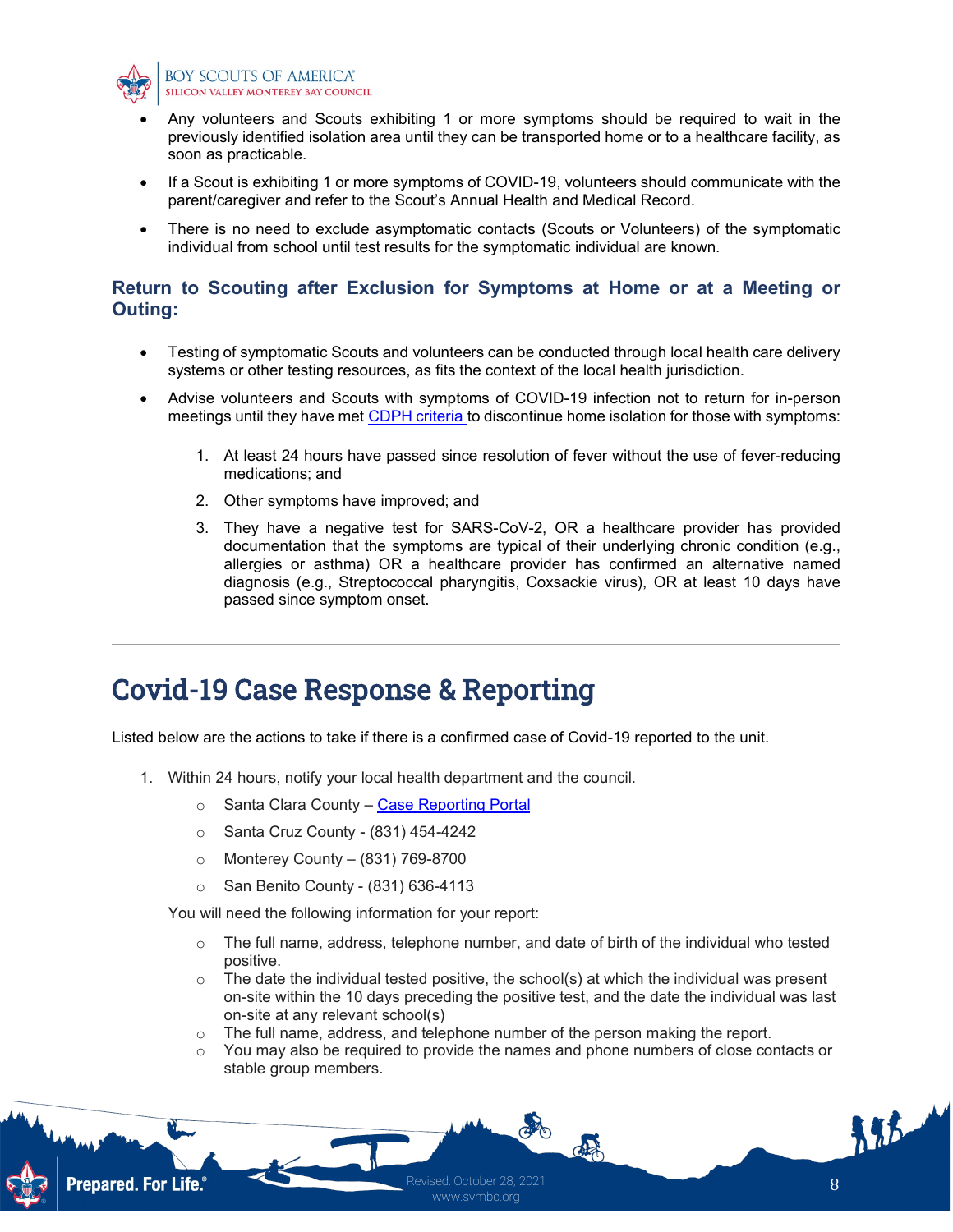

- 2. Exclude the Scout or volunteer from Scouting meetings and activities for 10 days from symptom onset date or, if asymptomatic, for 10 days from specimen collection date. If confirmation is made during a Scouting meeting, the individual should be isolated immediately and sent home as soon as possible.
- 3. Identify and notify stable group contacts, inform the local health department of identified contacts, and exclude the stable group from Scouting meetings and activities for 10 days after the last date the individual with the confirmed case was present at a Scouting meeting or activity while infectious. A communication template is included in this guide.
- 4. Recommend testing asymptomatic contacts 5-7 days from last exposure and immediate testing of symptomatic contacts (negative test results will not shorten 10-day exclusion).
- 5. [Disinfection and cleaning of primary spaces](https://www.cdph.ca.gov/Programs/CID/DCDC/Pages/COVID-19/COVID19-K12-Schools-InPerson-Instruction.aspx#c&d) where case spent significant time.
- 6. Contact [support@svmbc.org](mailto:support@svmbc.org) to notify our office and receive guidance and assistance.

## **Program Suspension Determination**

Individual program suspension, in which all Scouts and volunteers are not holding in-person meetings or programs, is recommended based on the number of cases and stable groups impacted, which suggest that active in-unit transmission is occurring. Suspension of in-person programs should be done in consultation with the local health department. Situations that may indicate the need for in-person program suspension:

- Within a 14-day period, an [outbreak](https://www.cdph.ca.gov/Programs/CID/DCDC/Pages/COVID-19/OutbreakDefinitionandReportingGuidance.aspx) (3 or more cases) has occurred in 25% or more stable groups in the unit.
- Within a 14-day period, at least three [outbreaks](https://www.cdph.ca.gov/Programs/CID/DCDC/Pages/COVID-19/OutbreakDefinitionandReportingGuidance.aspx) (3 or more cases) have occurred in the unit AND more than 5% of the unit population is infected.
- The local health department may also determine in-person program suspension is warranted for other reasons, including results from public health investigation or other local epidemiological data.

#### **Program Reopening**

Units may typically reopen after 14 days and if the following have occurred:

- Cleaning and disinfection
- Public health investigation
- Consultation with the local health department

## **Volunteer & Youth Training Resources**

Train all volunteers and provide educational materials to families in the following safety actions:

- o [Proper use, removal, and washing of face coverings](https://www.cdc.gov/coronavirus/2019-ncov/prevent-getting-sick/about-face-coverings.html)
- o Physical distancing quidelines and their importance
- o Unit symptom screening practices<br>
o COVID-19 specific symptom identi
- [COVID-19 specific symptom identification.](https://www.cdc.gov/coronavirus/2019-ncov/symptoms-testing/symptoms.html)
- o [How COVID-19 is spread.](https://www.cdc.gov/coronavirus/2019-ncov/prevent-getting-sick/how-covid-spreads.html)
- o [Enhanced sanitation & hygiene practices.](https://www.cdc.gov/handwashing/when-how-handwashing.html)

**Prepared. For Life.**®



ato

de

精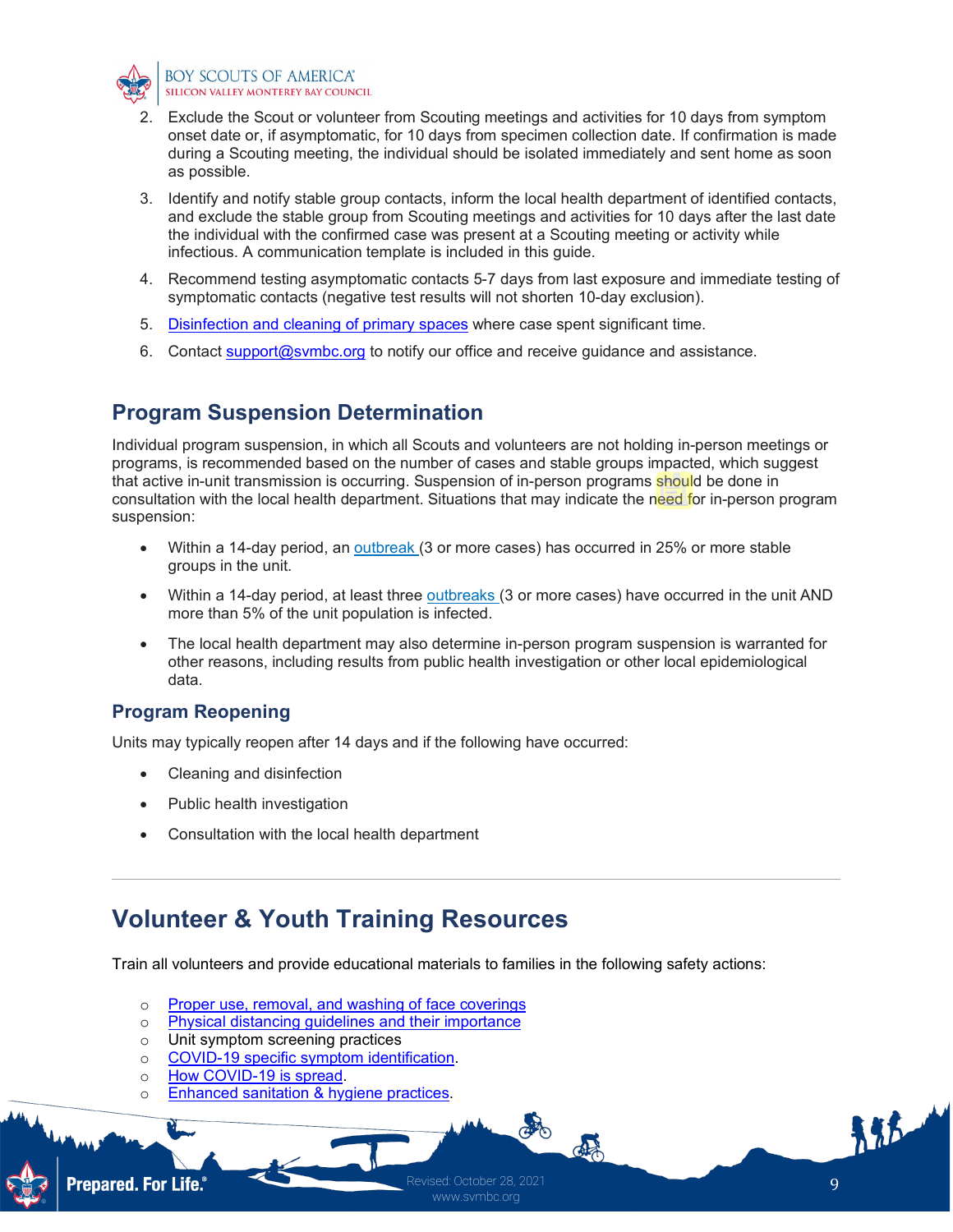

- The importance of volunteers and youth not coming to in-person meeting if they have symptoms, or if they or someone they live with or they have had close contact with has been diagnosed with COVID- 19.
- o For volunteers, COVID-19 specific symptom identification and [when to seek medical attention.](https://www.cdc.gov/coronavirus/2019-ncov/if-you-are-sick/steps-when-sick.html)
- $\circ$  The unit's plan and procedures to follow when volunteers or scouts become sick at a meeting or outing.
- o The unit's plan and procedures to protect volunteers from COVID-19 illness.

Consider conducting the training and education virtually, or, if in-person, outdoors.

# Communicating Your Unit's Plan

Units should establish a communication plan to ensure all parents and leaders are aware of procedures before in person activities restart, are reminded of procedures before each activity, and are aware of ways they can participate in person and through alternative means. A unit communication plan should address the following topics:

- 1. How communication will be sent to parents and leaders. (email, Scoutbook, Facebook group, unit website, etc.)
- 2. When communications will be sent. (ex. 48 hours before, every Tuesday, etc.)
- 3. Unit policies for enforcing applicable layers of safety (a checklist is provided on the following page to assist)
- 4. Who will send communication about a suspected or confirmed case of COVID-19
- 5. Who parents should contact if they have a suspected or confirmed case of COVID-19 in their household.
- 6. How alternative ways of participating will be communicated to families.

## 2021 COVID-19 Unit Checklist

This checklist is intended to help units conducting indoor and outdoor day camps and other organized, supervised youth activities implement and communicate their plan to prevent the spread of COVID-19 among volunteers and youth.

Please note that this checklist is meant to be a guide for units and is not a substitute for the recommended [checklist](https://files.covid19.ca.gov/pdf/checklist-daycamps--en.pdf) provided by the CDPH that should be posted publicly on your unit's website or meeting location.

- **Face Coverings:** The Unit plans to comply with [CDPH's face covering requirements](https://www.cdph.ca.gov/Programs/CID/DCDC/Pages/COVID-19/guidance-for-face-coverings.aspx) to satisfy and enforce with volunteers and youth.
- **Healthy Hygiene Practices:** The availability and location of handwashing stations and hand sanitizer, and how their safe and appropriate use will be promoted and incorporated into routines for volunteers and youth.
- **Health Screenings:** The plan for how youth and volunteers will be screened for symptoms of COVID-19 (at home or on site) and how and where symptomatic youth or staff will be separated from others and sent home immediately.
- **Physical Distancing**: Space and routines will be arranged to allow for physical distancing of youth and volunteers as appropriate.
- **Entrance, Egress, and Movement**: Ensure movement of youth, volunteers, and parents will be managed to avoid close contact and/or mixing of cohorts.



www.svmbc.org

45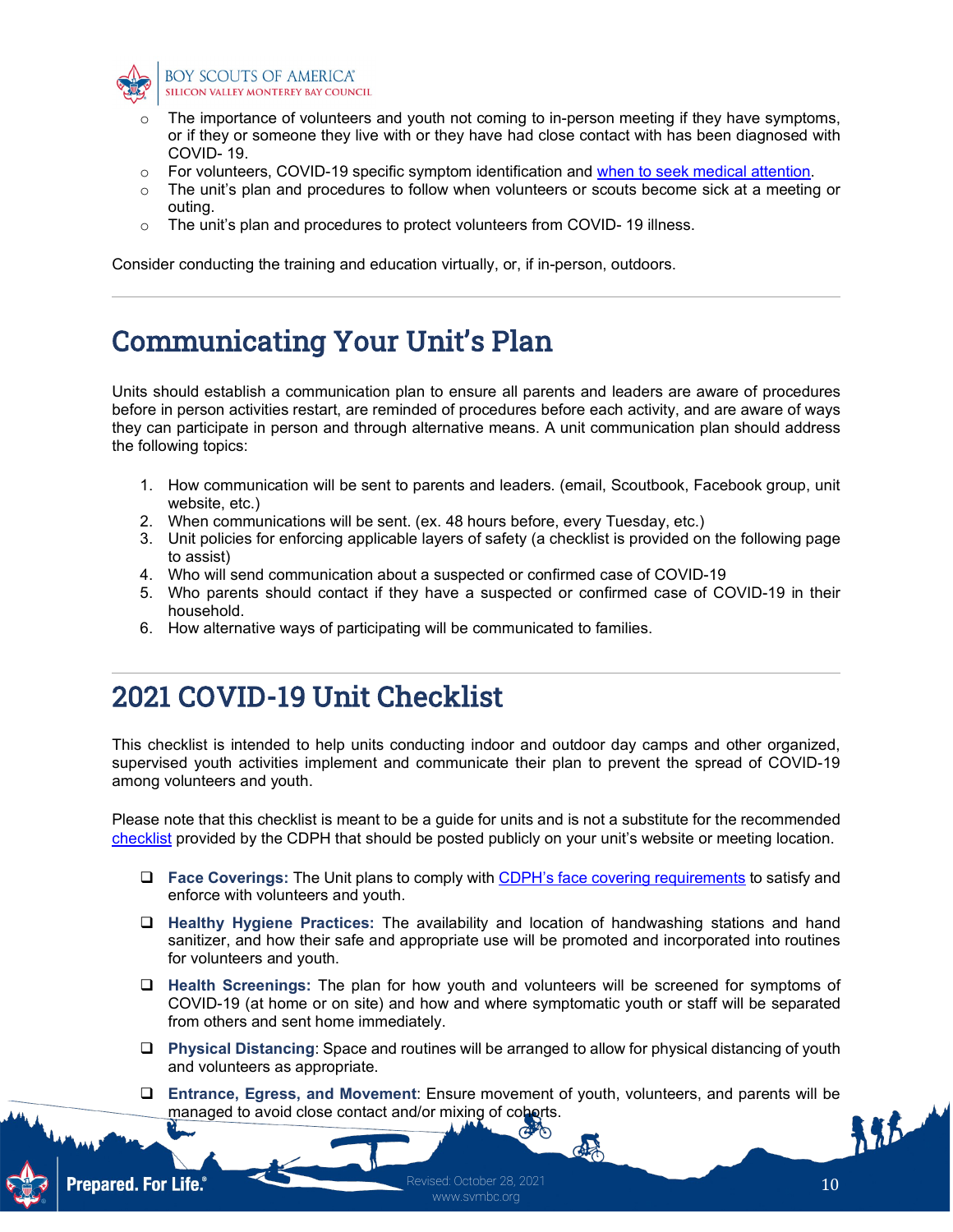

#### **BOY SCOUTS OF AMERICA®** SILICON VALLEY MONTEREY BAY COUNCIL

- **Stable Group Structures**: Youth and volunteers will be placed in stable groups with fixed membership as much as possible, that stay together for all supervised youth activities and minimize/avoid contact with other groups or individuals who are not part of the stable group.
- **Transportation:** If transport vehicles are used by the unit, drivers should practice all safety actions and protocols as indicated for other volunteers (e.g., hand hygiene, face coverings, and physical distancing). Masks are required by all passengers, including driver.
- **Identification and Tracing of Contacts**: Actions that unit leaders will take when there is a confirmed case. Communicate designated volunteer(s) to support contact tracing, such as creation and submission of lists of exposed youth and volunteers to the local health department and notification of exposed persons. Each organization must designate a person for the local health department to contact about COVID-19.
- **Identification and Reporting of Cases**: At all times, reporting of confirmed positive and suspected cases of youth and volunteers that will be done in cooperation and coordination with the local health department for appropriate contact tracing and follow-up.
- **Communication Plans**: How the unit leadership will communicate with youth, staff and parents about cases and exposures at the supervised youth activity setting, consistent with HIPAA privacy requirements.
- **Staff Training and Family Education**: How volunteers will be trained, and families will be educated on how the plan will be implemented and enforced.

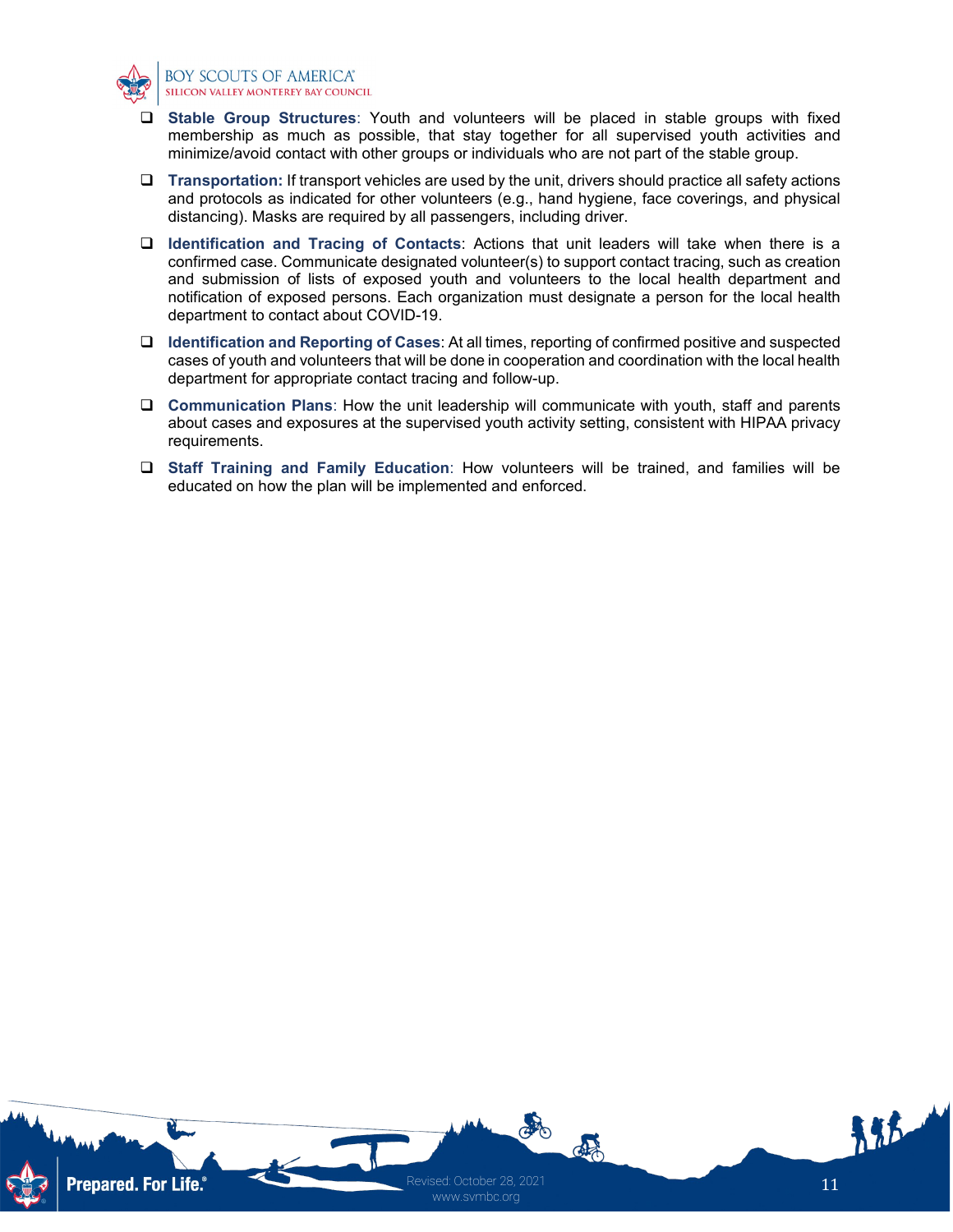

# Confirmed Case Notification Template

From Committee Chair (or Designee)

#### [DATE]

Dear Parents/Guardians,

We would like to inform you that we have been notified about a confirmed case of COVID-19 (Coronavirus Disease 2019) in a member of [SCOUTING UNIT & NUMBER]. The individual who tested positive (the "case") was last on school premises on [DATE]. All areas where the case spent time will be cleaned and disinfected before they are in use again.

We are working with the [LOCAL HEALTH DEPARTMENT] to follow up with the case and will reach out to all persons who are identified as having had close contact with the case to recommend home quarantine and COVID-19 testing. If you or your child are not contacted, it means that you or your child were not identified as exposed to the case.

Please remind your child to use their face covering, stay at least 6 feet from other people, and wash their hands often with soap and water for at least 20 seconds.

Symptoms of COVID-19 may appear 2-14 days after exposure to the virus and include:

- Fever or chills
- Cough
- Shortness of breath or difficulty breathing
- Fatigue
- Muscle or body aches
- Headache
- New loss of taste or smell
- Sore throat
- Congestion or runny nose
- Nausea or vomiting
- Diarrhea

Anyone with COVID-19 symptoms should be tested. However, many infected people do not develop symptoms, which is why it is recommended that exposed people be tested whether they have symptoms or not.

Ensuring the health and safety of our Scouts and Volunteers is of the utmost importance to us. If you have any questions or concerns, please contact [CONTACT NAME] at XXX-XXX-XXXX.

Sincerely,

Committee Chair (or Designee)